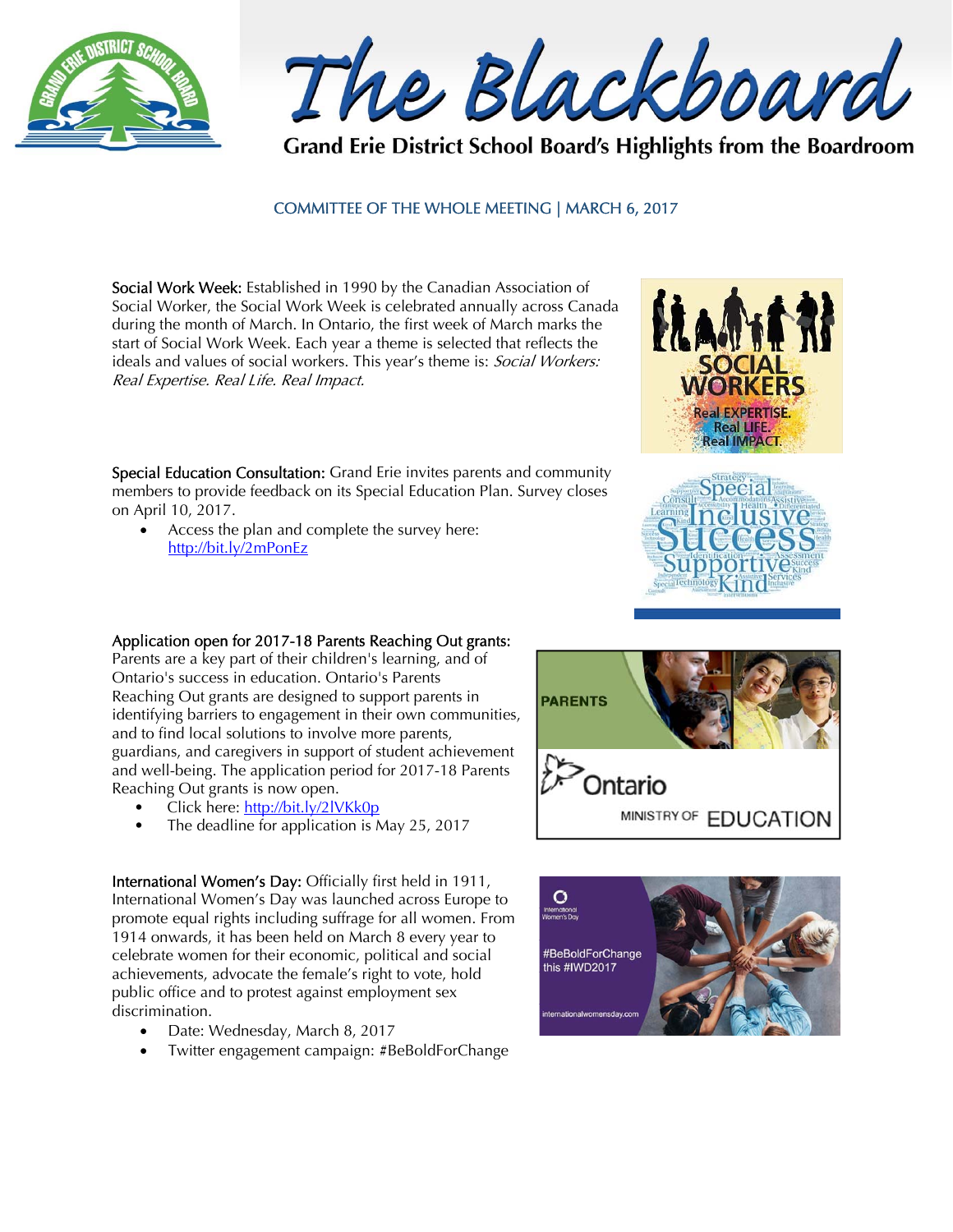Compensatory Education Action Plan: A Compensatory Education action plan addresses the need for sustained and enhanced financial, academic, social and early intervention strategies to reduce socioeconomic barriers and improve student achievement.

- Compensatory Education Plan: http://bit.ly/2lxhw2f
- School Selection: Trustees recommended the approval of the designation for high- and moderate needs Compensatory Schools for 2017-18. To view the full report, click here: http://bit.ly/2mYjeXn
- Funding Direction Report: Trustees recommended the approval of the direction for Board to approve the direction for staffing and resource enhancements for compensatory education schools for 2017-18, subject to final budget approval. More information can be accessed here: http://bit.ly/2mckMgB

## Student Transportation Services Brant Haldimand Norfolk Annual Report and Route Exceptions:

The Manager of Transportation, Philip Kuckyt, presented the Annual Report to the Board of Trustees. The report includes route and vehicle statistics, average daily kilometers travelled by vehicle type, student data, registered vs. transported



students, and courtesy ridership. Issues related to their website was addressed and a plan to upgrade was communicated.

- Read the Annual Report: http://bit.ly/2mxx4Ti
- In addition, Trustees recommended the approval of the transportation route exceptions listed in this report for the 2017-18 School Year. The report details Out-of-Boundaries students in various areas of the Board, Out of District students, and Section 23 – Woodview Program students. The full report can be accessed here: http://bit.ly/2mYvdo0

Contract Award – Thompson Creek Addition: Grand Erie District School Board recommended the approval of the award of contract for Project 2016-79-T / Construction of the Thompson Creek four Classroom Addition to T.R. Hinan Contractors Inc. The full report can be accessed here: http://bit.ly/2n7nbIN



Draft Proposed School Year Calendar 2017-2018: Grand Erie District School Board recommended the approval of the calendars recommended by the School Year Calendar Committee. The calendars will be confirmed for approval at the March Board Meeting and submitted to the Ministry of Education for their approval. Access the Draft Proposed School Year Calendar 2017-18 here: http://bit.ly/2mukLqk

Strategic Communication Plan 2017-2020: Trustees recommended for approval the Grand Erie District School Board's Strategic Communications Plan 2017-2020.

This plan has a goal to enhance the Board's communications with a focus on its Multi-Year Plan and vision of Success for Every Student. The goal of the plan will be achieved through four streams in communications: Leadership, Internal Communications, Marketing & Branding, and Public Relations. The Grand Erie District School Board disbanded the Strategic Communications Plan Ad Hoc Committee.

• Access the plan here: http://bit.ly/2lx40f6